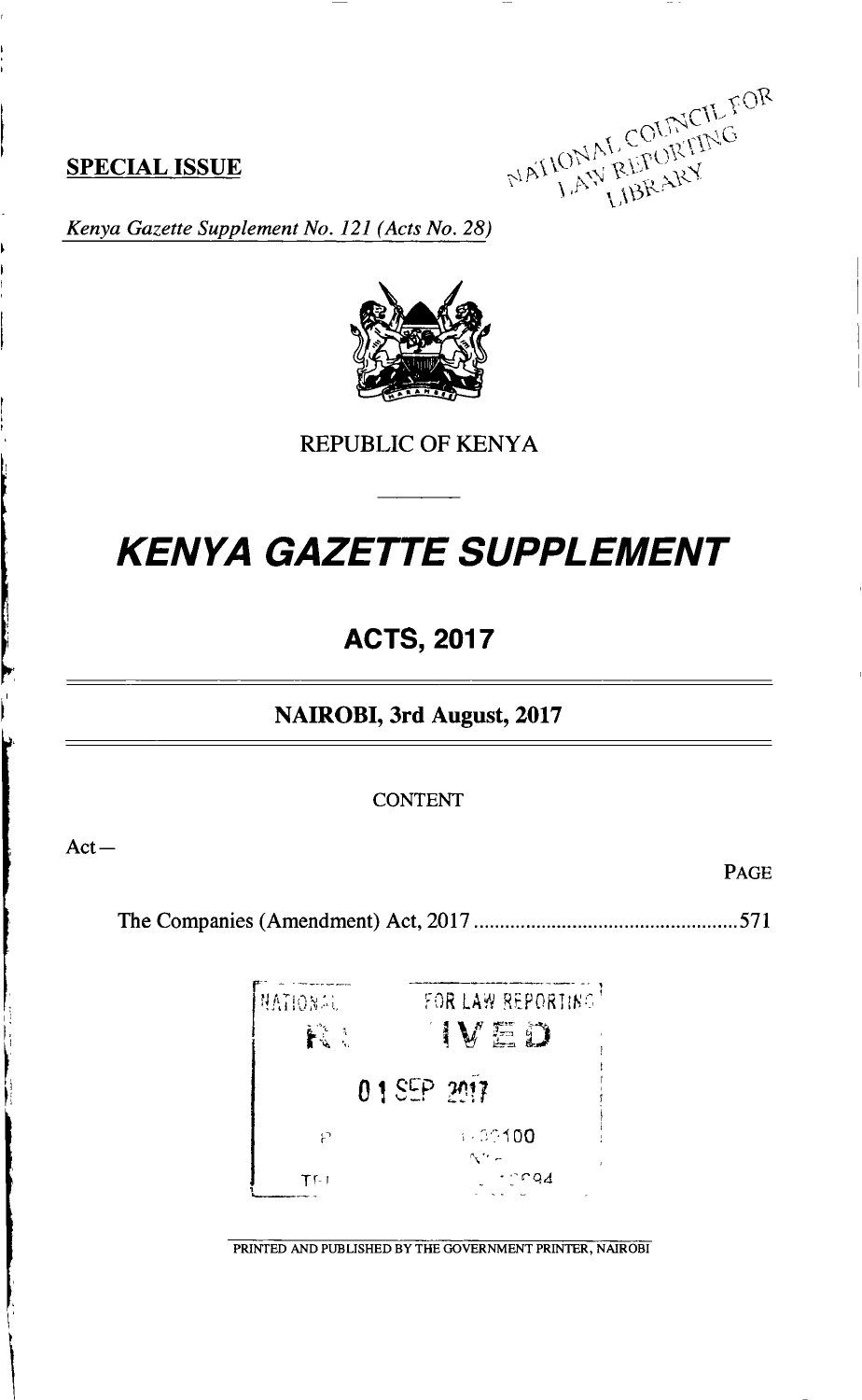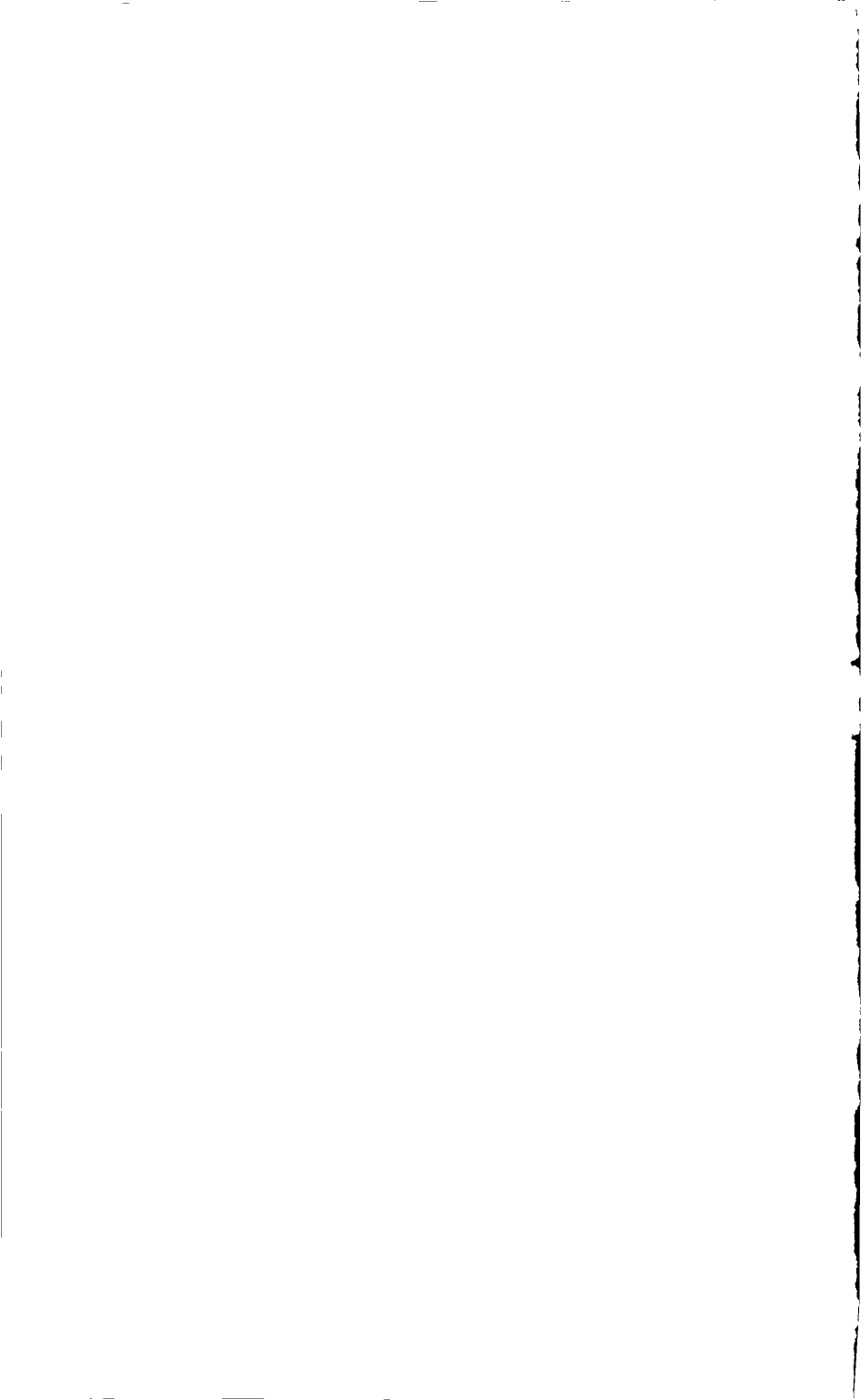# THE COMPANIES (AMENDMENT) ACT No. 28 of 2017

Date of Assent: 21st July, 2017

Date of Commencement: 16th August, 2017

# AN ACT of Parliament to amend the Companies Act, 2015

**ENACTED** by the Parliament of Kenya, as follows-

1. This Act may be cited as the Companies (Amendment) Act, 2017.

2. Section 3 of the Companies Act, 2015, hereinafter referred to as the "Principal Act" is amended in subsection  $(1)$  —

(a) by inserting the following new definition in proper alphabetical sequence-

"associated company" means -

- (a) a subsidiary of the company;
- (b) a holding company of the company; or
- (c) a subsidiary of such a holding company;
- (b) by deleting the definition of the term "Cabinet Secretary" and substituting therefor the following new definition-

"Attorney-General" means the Attorney-<br>eral appointed under Article 156 the General appointed under Article Constitution;

(c) by inserting the following new definition in proper alphabetical sequence-

"beneficial owner" means the natural person who ultimately owns or controls a legal person or arrangements or the natural person on whose behalf a transaction is conducted, and includes those persons who exercise ultimate effective control over a legal person or arrangement;

(d) by deleting the definitions of the term "holding company" and substituting therefor the following new definitionArhendment of section 3 of No 15 of 201 5.

Short title.

57r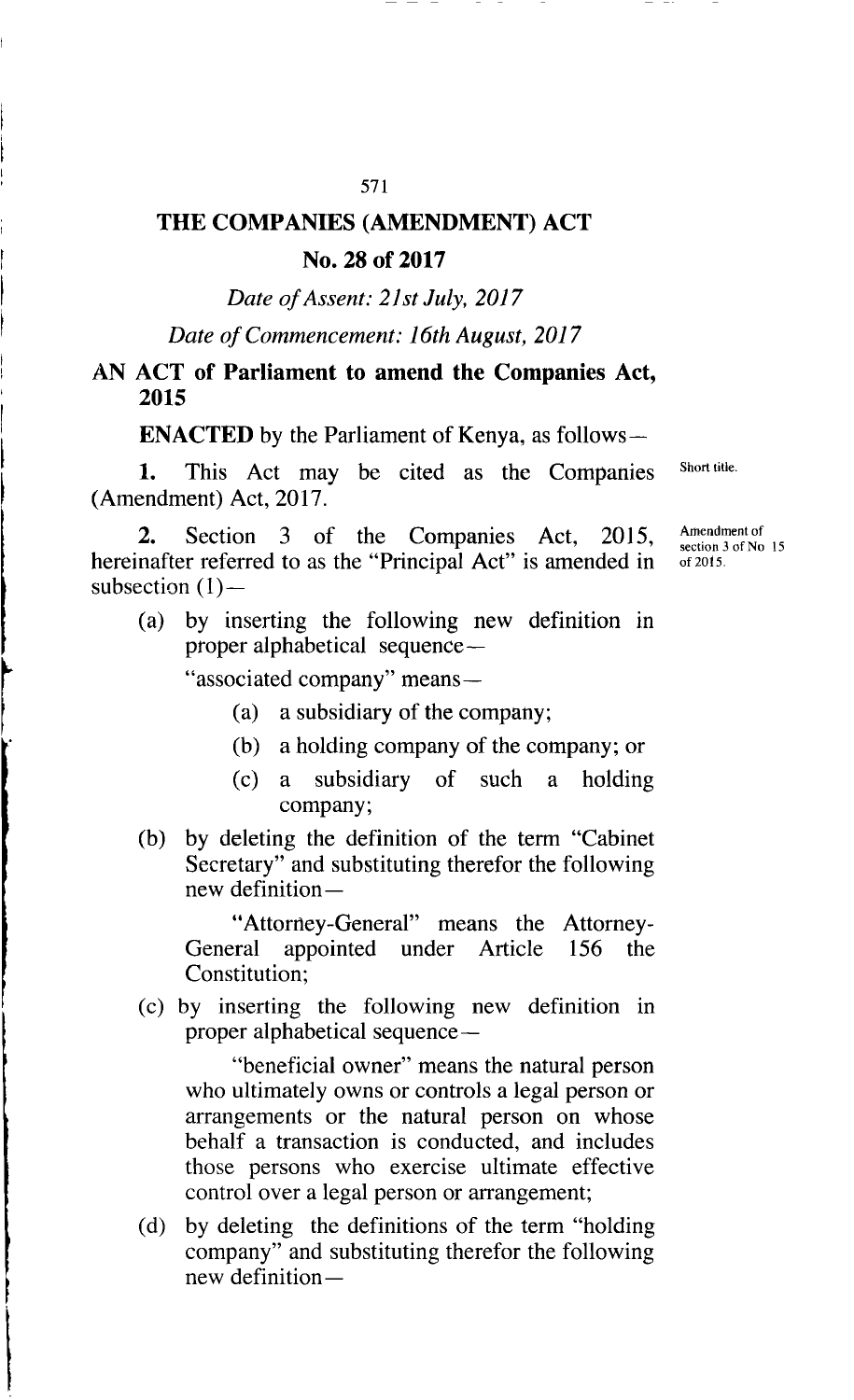"holding company" in relation to another company, means a company that-

- (a) controls the composition of<br>company's board of directors; controls the composition of that other
- (b) controls more than half of the voting rights in that other company;
- (c) holds more than half of that other company's issued share capital; or
- (d) is a holding company of a company that is that other company's holding<br>company; and
- (e) by deleting the definition of the term "prescribed financial accounting<br>standards" and substituting therefor standards" and substituting the following new definition-

"prescribed financial accounting<br>standards" means statements of means statements of standard accounting practice issued by the Institute of Certified Public Accountants of Kenya in accordance with the Accountants Act.

3. Section 27 of the principal Act is amended in subsection (2) by deleting the words "an old public" and substituting therefor the words "a private" appearing in paragraph (h).

4. Section 58 of the principal Act is amended by inserting the following new subsections immediately after subsection  $(4)$ -

"(5) If the company does not comply with the direction issued under subsection (1) within fourteen days, the Registrar shall publish a notice in the Gazette to strike the name of the company off the Register.

(6) As soon as practicable after striking the name of the company off the Register, the Registrar shall publish in the Gazette a notice indicating that the name of the company has been struck off the register.

(7) Upon publication of the notice under subsection  $(6)$ , the company shall be deemed to have been dissolved.

Amendment of section 27 of No. 15 of 2015.

Amendment of section 58 of No. 15 of 2015.

No.15 of 2008

2017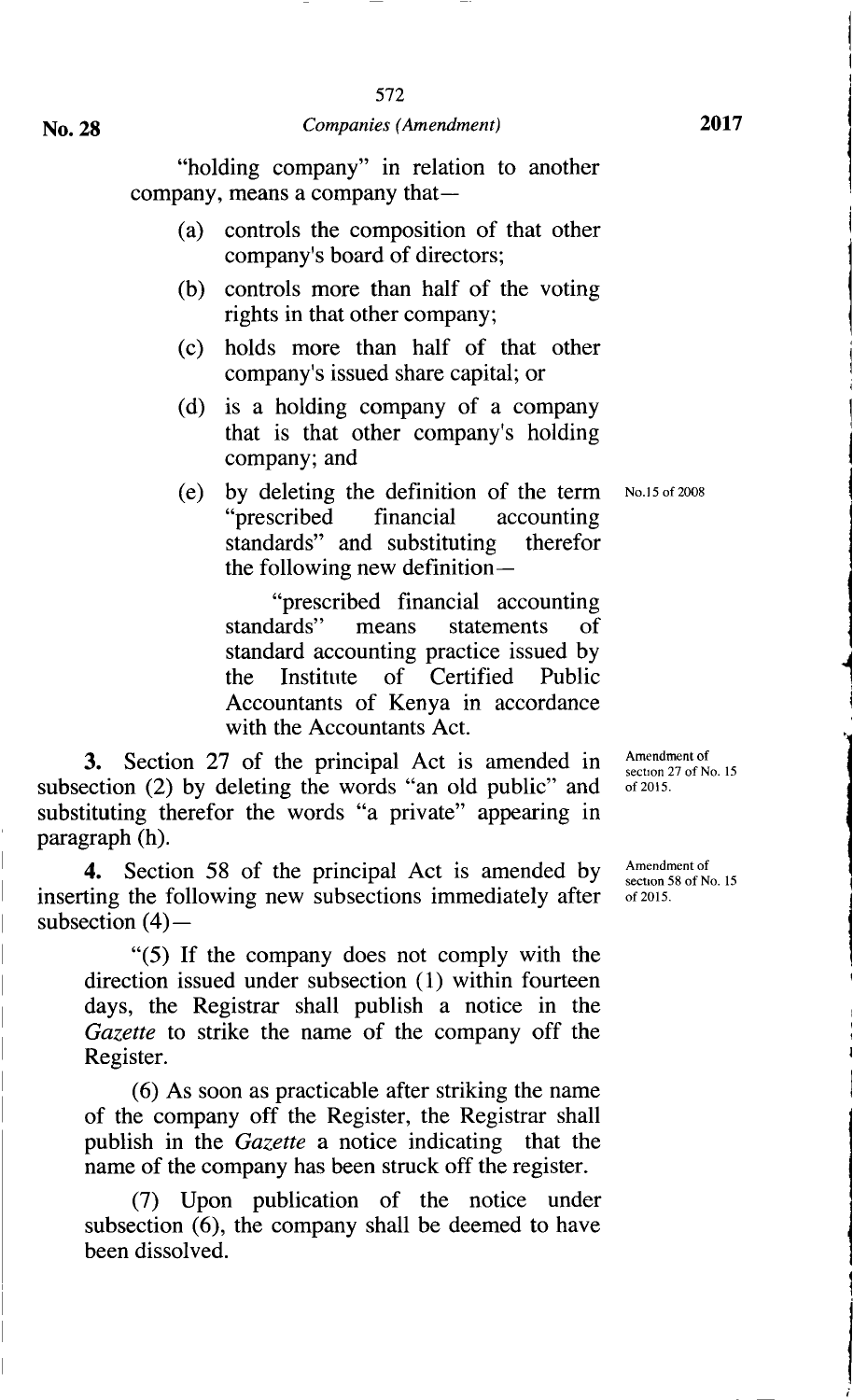- $(8)$  Despite subsection  $(7)$ —
- the liability, if any, of every officer and member of the company shall continue and may be enforced as if the company had not been dissolved; and (a)
- (b) nothing in this section shall affect the power of the Court to liquidate a company the name of which has been struck off the Register."
- 5. Section 77 of the principal Act is amended-
- (a) in subsection (1) by deleting the words "(but only if)"; and
- (b) in subsection  $(2)$  by deleting the words "or into a private company limited by guarantee" appearing in paragraph (c).

6. Section 85 of the principal Act is amended in subsection (2) by deleting the words "or into a private company limited by guarantee" appearing in paragraph (d).

7. The principal Act is amended by repealing section 90 and replacing therefor the following new section-

Registrar not to  $90.$  The Registrar shall not register the register<br>
conversion unless conversion of a public limited company into<br>
application for an unlimited private company unless the application for an unlimited private company unless the registration  $r_{\text{complex with}}$  application for registration -

- prescribed<br>requirements. (a) contains a statement of the<br>company's new name on company's conversion; and
	- (b) is accompanied by  $-$ 
		- (i) an assent to the company's conversion, authenticated by or on behalf of all the members of the company; and
		- (ii) a copy of the company's articles as proposed to be amended.

8. Section 93 of the principal Act is amended-

(a) by deleting subsection (1) and substituting therefor the following new subsection-

Amendment of section 77 of No. 15 of 2015

Amendment of section 85 of No. 15 of 2015.

Repeal of section 90 of No. 15 of 2015.

Amendment of section 93 of No 15 of 2015.

2017

register

prescribed

t I L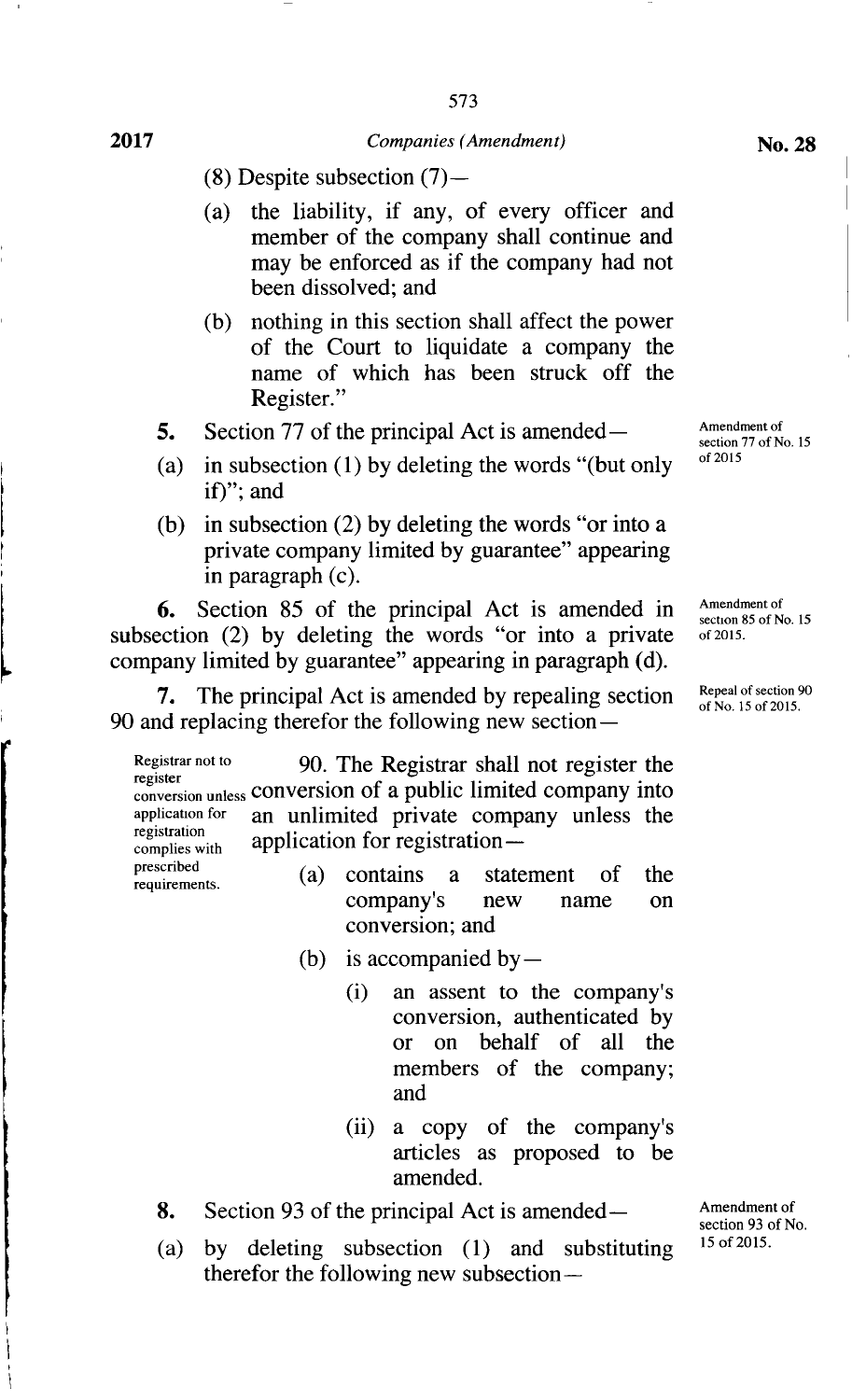# No.2E Companies (Amendment) <sup>2017</sup>

"(1) Every company shall keep a register of its members which shall include information relating to beneficial owners of the company, if any."

- (b) in subsection (2), by inserting the following new paragraph immediately after paragraph  $(c)$ —
	- (d) the name and address of the beneficial owners, if any.
- (c) by deleting subsection (8) and substituting therefor the following new subsection -

"(8) A company shall lodge with the Registrar a copy of its register of members including information relating to beneficial<br>owners, if any, within thirty days after thirty days completing its preparation.";

(d) in subsection (9) by inserting the words "other than a public limited company" immediately after the word "company".

9. Section 94 of the principal Act is amended in subsection  $(1)$  by inserting the following new paragraphs immediately after paragraph  $(a)$ —

"(aa)if the register is prepared at another office of the company other than the registered office. a copy of the register may be kept at that other office;

(ab) if the register is prepared by another person on behalf of the company, a copy of the register may be kept at the office of that other person."

10. Section 123 of the principal Act is amended by inserting the following new paragraphs immediately after paragraph  $(d)$ —

"(e) a brother or sister of the director;

 $(f)$  a brother or sister of the spouse of the director; or

- (g) a grandchild of the director; or
- (h) a spouse of any of the persons specified in paragraphs  $(b)$ ,  $(e)$ ,  $(f)$  and  $(g)$ ."

11. Section 135 of the principal Act is amended in subsection (1) by inserting the following new paragraph immediately after paragraph  $(f)$ —

Amendment of section 123 of No. 15 of 2015.

 $\frac{1}{1+\epsilon}$ 

Amendment of section 135 of No 15 of 2015.

Amendment of section 94 of No. l5of20l5

I  $\overline{\phantom{a}}$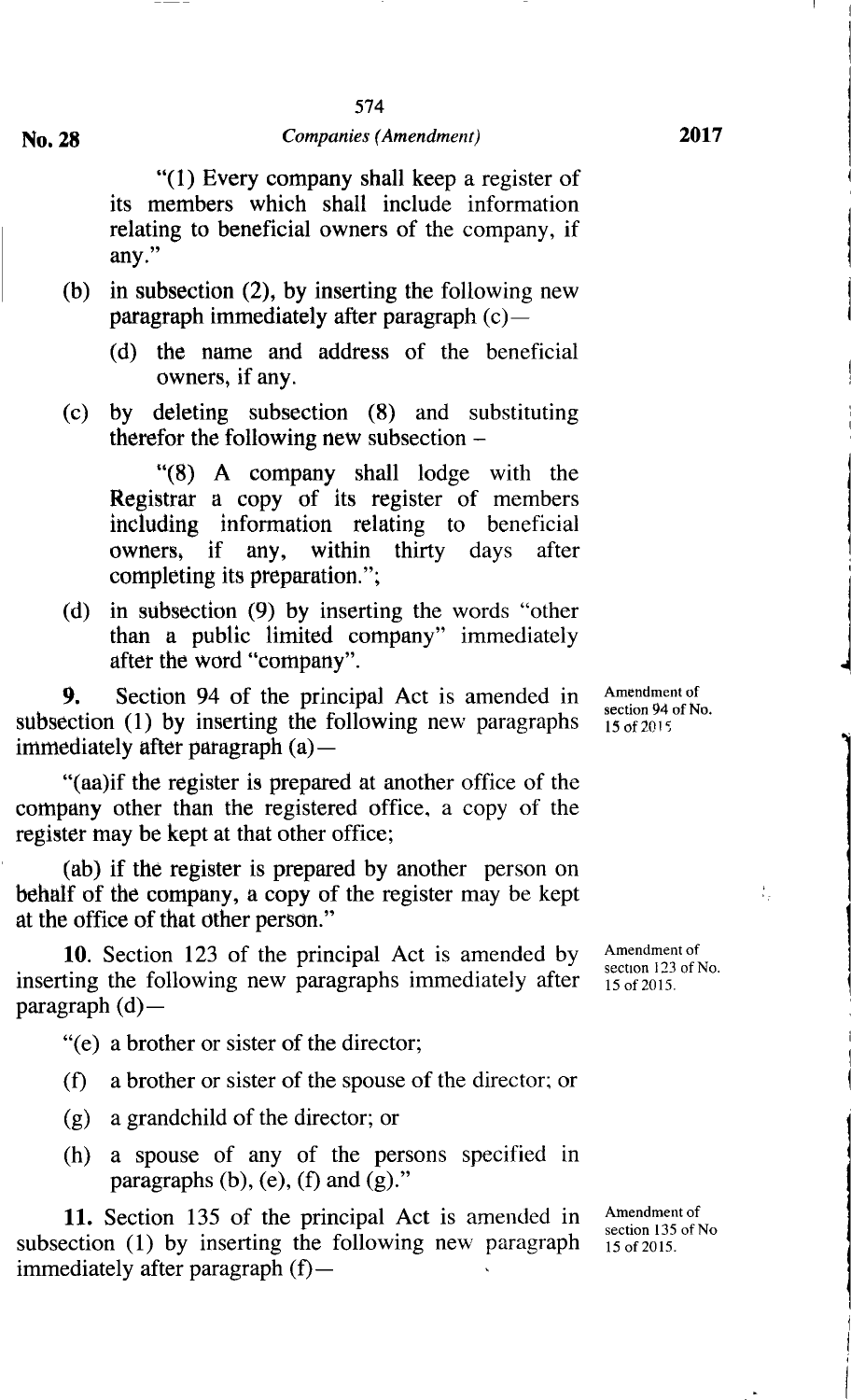575

- "(g) the person's other company directorships, if any."
- 12. Section 146 of the principal Act is amended—
- (a) by deleting subsection (2) and substituting therefor the following new subsection—

"(2) Subsection (1) applies in particular to the exploitation of  $-$ 

- (a) any property;
- (b) confidential information of the company;
- (c) the director's position in the company; or
- (d) opportunities in or for the company:

Provided that it does not matter whether the company could take advantage of the property, confidential information or opportunity."

- (b) in subsection (3) by deleting paragraph (a);
- (c) by deleting subsection (5) and substituting therefor the following new subsection—

(b) may in the case of a public company be given  $by-$ "(5) An authorization under subsection (3)

- (a) a majority of members of the board of directors who do not have a personal interest; or
- (b) a majority of the votes of members who do not have a personal interest, in the case of a transaction valued at an amount that is ten percent or more of the value of the assets of the company";
- (d) by inserting the following new subsections immediately after subsection (7) -

"(8) A director or member referred to in this section has a personal interest if the director or member or their family member-

- (a) is a party to the transaction or has material financial interest in the transaction; or
- (b) has material financial interest in the transaction that could be expected to affect their judgment adversely to the company.

No.28

Amendment of section 146 of No. l5 of2015.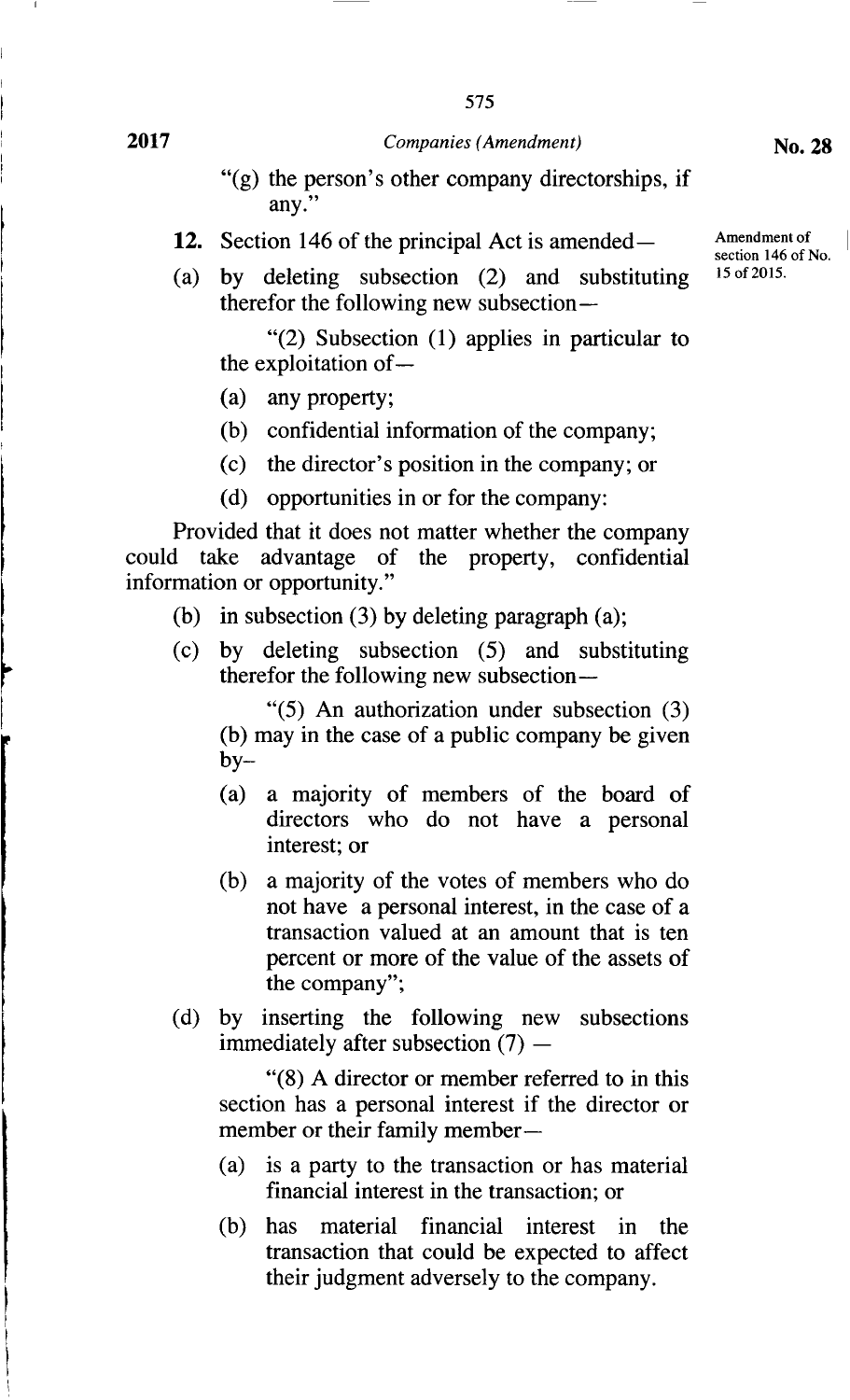# No.28 Companies (Amendment)

(9) An arrangement entered into by <sup>a</sup> company in contravention of this section and any transaction entered into in accordance with the arrangement, whether by the company or any other person, is voidable at the instance of the company, unless-

- (a) restitution of any money or other asset that was the subject matter of the arrangement or transaction is no longer possible;
- (b) the company has been indemnified in accordance with this section by other persons for the loss or damage suffered by it; or
- (c) rights acquired in good faith, for value and without actual notice of the contravention by a person who is not a party to the arrangement or transaction would be affected by the avoidance.

(10) Whether or not the arrangement or any such transaction has been avoided, each of the persons specified in subsection (11) is liable-

- (a) to account to the company for any gain that the person has made(directly or indirectly) as a result of the arrangement or transaction; and
- (b) jointly and severally with any other person so liable under this section, to indemnify the company for any loss or damage resulting from the arrangement or transaction.

(11) The persons liable under subsection  $(10)$  are  $-$ 

- (a) any director of the company or of its holding company with whom the company entered into the arrangement in contravention of this section;
- (b) any person with whom the company entered into the arrangement in contravention of this section who is connected with a director of the company or of its holding company;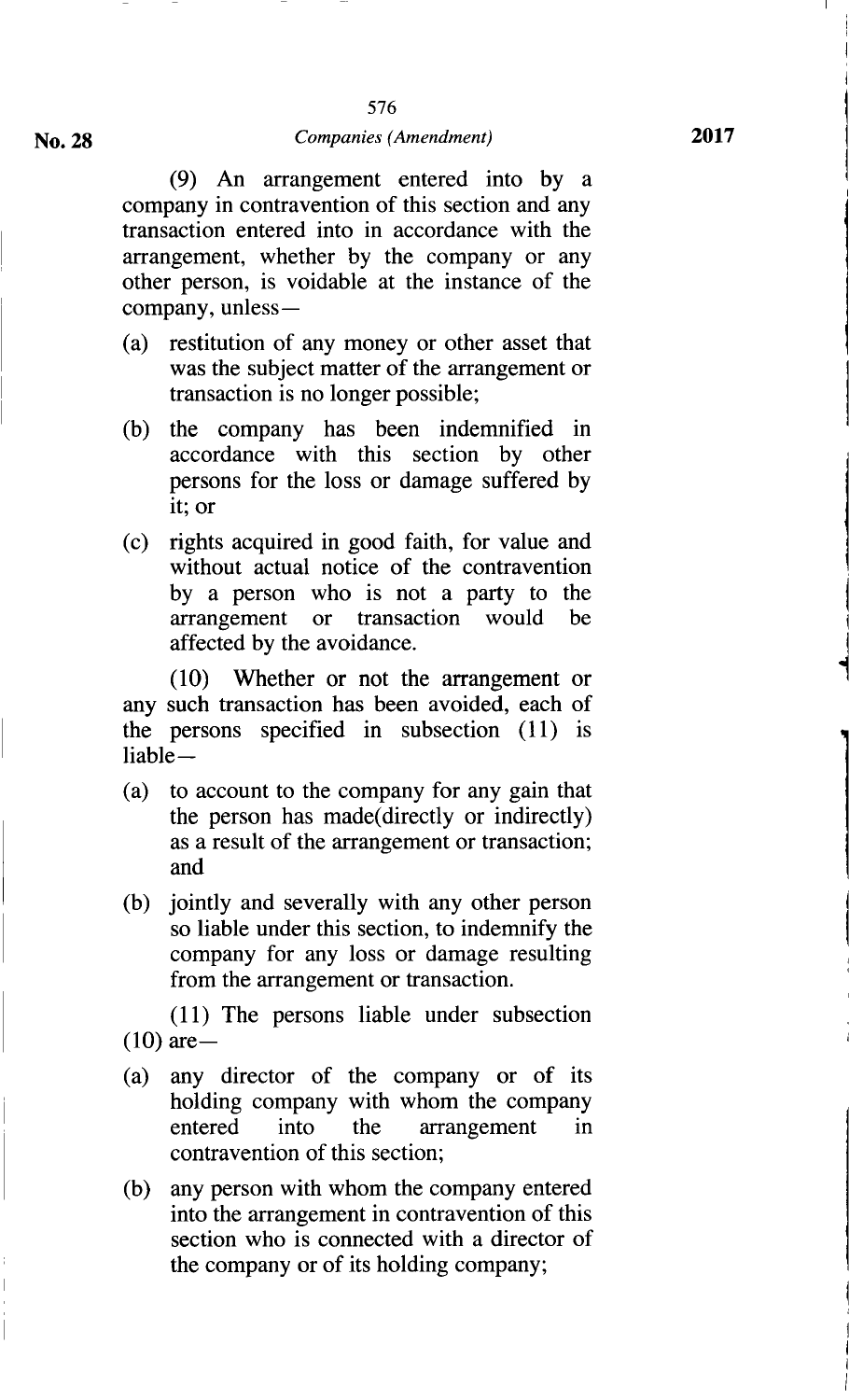- (c) the director of the company, or of its holding company, with whom any such person is connected; and
- (d) any other director of the company who authorised the arrangement or a transaction entered into in accordance with such an arrangement.

(I2) A director who contravenes this section commits an offence and is liable on conviction to disqualification for a period not exceeding five years."

13. Section 147 of the principal Act is amended by deleting subsection (3).

- 14. Section 151 of the principal Act is amended—
- (a) in subsection (1) by inserting the words "within seventy-two hours" immediately after the words "members of the company" appearing in paragraph (b);
- (b) in subsection  $(2)$  -

2017

- (i) by deleting the words "that exceeds ten percent" and substituting therefor the words "that is ten percent or more";
- (ii) by deleting the word "made" and substituting therefor the word "disclose".

15. Section 153 of the principal Act is amended in subsection (4) by inserting the following new paragraph immediately after paragraph  $(b)$ —

"(c) the board of directors notifies the members in the next meeting of the action to be taken."

16. Section 162 of the principal Act is amended-

- (a) by deleting subsections (6); and
- (b) by deleting subsection (7).

17. Section 210 of the principal Act is amended in subsection (2) by deleting the word "ten" and substituting therefor the word "seven".

Amendment of section147 of No. 15 of 2015.

Amendment of section 151 of No. 15 of 2015.

Amendment section 153 of No. 15 of 2015.

Amendment of section 162 of No. 15 of 2015.

Amendment of section 210 of No. 15 of 2015.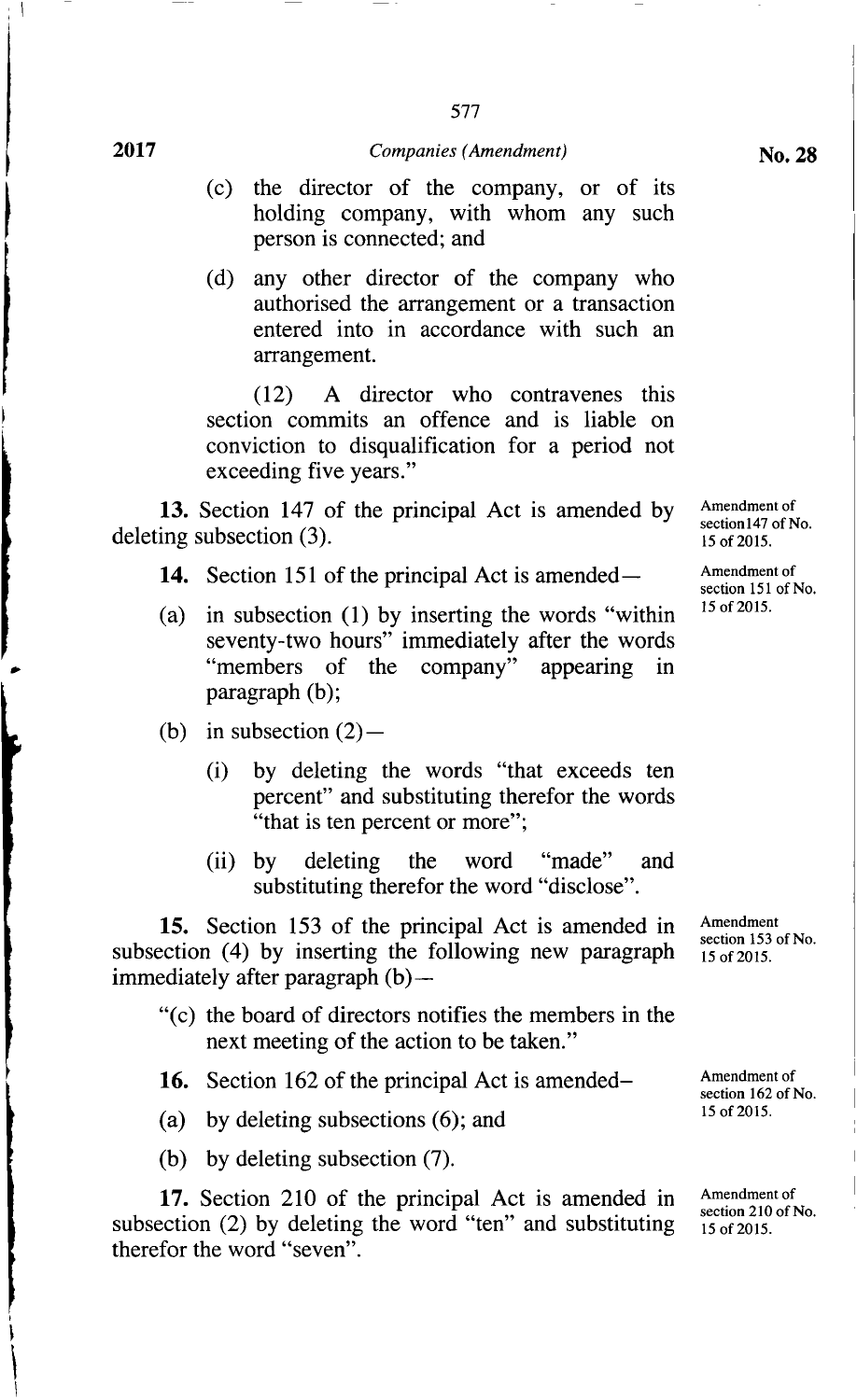18. Section 245 of the principal Act is amended $-$ 

- (a) in subsection (1) by deleting the word "Attorney-General" and substituting therefor the word "Registrar"; and
- (b) in subsection (2) by deleting the word "Attorney-General" and substituting therefor the word "Registrar".

19. Section 246 of the principal Act is amended in subsection (1) by deleting the words "who appears to them to have" and substituting therefor the words "who has" appearing in paragraph (a).

20. Section 304 of the principal Act is amended by deleting subsection (2) and substituting therefor the following new subsection -

"(2) The termination of the appointment of <sup>a</sup> person to act as proxy does not affect-

- (a) whether the person counts in deciding whether there is a quorum at a meeting of the company;
- (b) the validity of anything that the person does in presiding at the meeting; or
- (c) the validity of a poll demanded by the person at the meeting,

unless the company has received notice of the termination before the start of the meeting."

21. Section 308 of the principal Act is amended by inserting the following new subsection immediately after subsection  $(7)$  -

"(8) Notwithstanding any other provision of this Act, the holders of any class of shares shall be entitled to vote as a group on any variation of the rights of that class if the variation -

- (a) increases or decreases the number of authorized shares of such class;
- (b) changes any of the rights or preferences of the shares of the class;
- (c) creates a right of the holders of any other shares to exchange or convert their shares

Amendment of section 308 of No. 15 of 2015.

I I

I I

Amendment of section 246 of No. 15 of 2015.

Amendment of section 304 of No. 15 of 2015.

#### No.28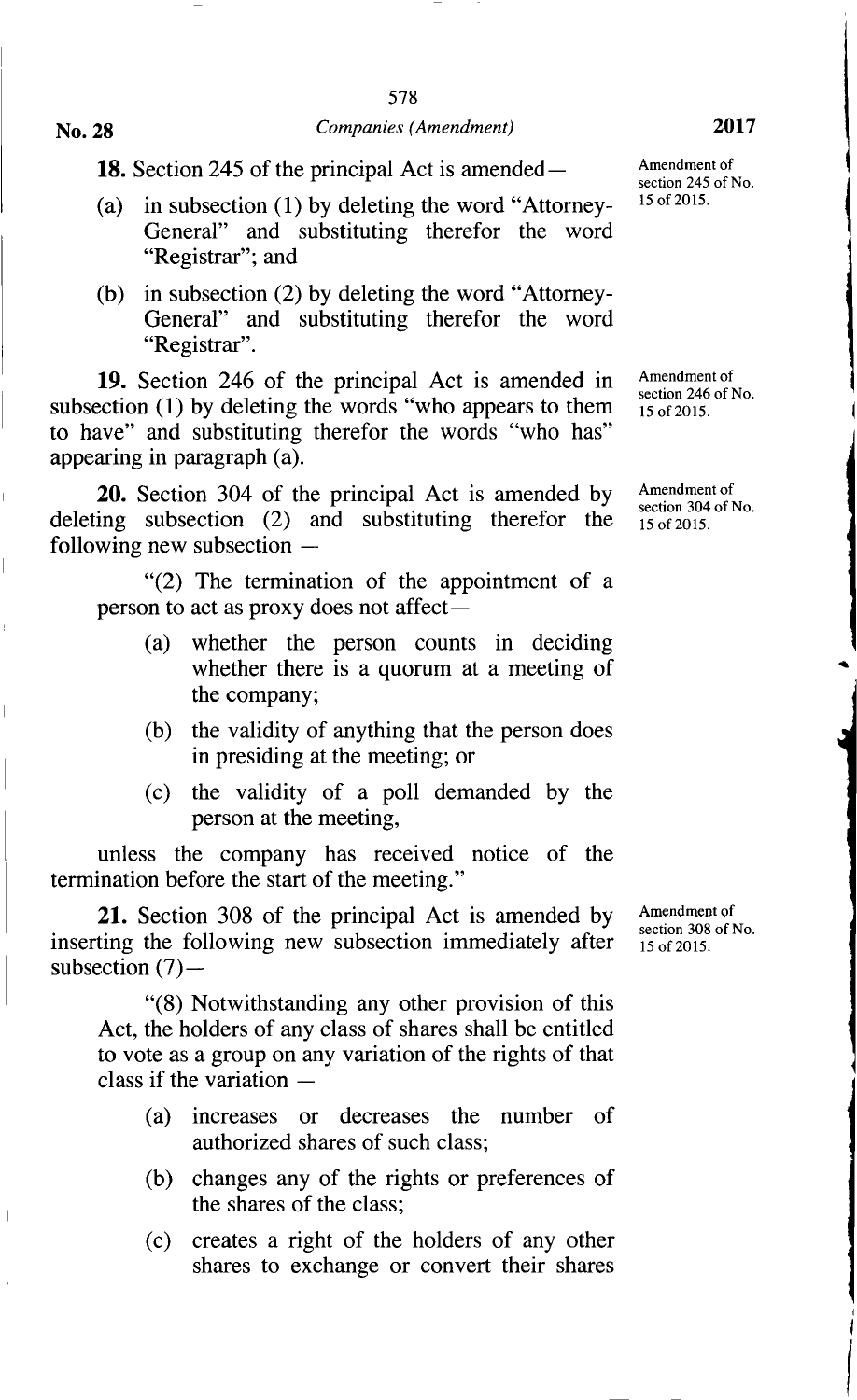579

into shares of the type or class held by the class;

- (d) changes the shares held by the group into <sup>a</sup> different number of shares or into shares of another class;
- (e) creates a new class of shares that $-$ 
	- (i) has rights or preferences superior or substantially equal to those of the class;
	- (ii) increases the rights and preferences of any class of shares having rights and references substantially equal to or superior to those of such class; or
	- (iii) increases the rights and preferences of any class of shares having rights and preferences subordinate to those of such class if such an increase would then make them substantially equal or superior to those of such class:
- (0 limits or denies the existing pre-emptive rights of the shares of such class;
- (g) cancels or otherwise affects accumulated dividends on the shares of such class;
- (h) limits or denies the voting rights of such class; or
- (i) otherwise changes the rights or preferences of the shares held by such class so as to affect them adversely."

22. The principal Act is amended by repealing section 328 of and replacing therefor the following new section—

Power of directors to allot shares etc: with only one class of shares.

o anot shares etc. Class of shares, the directors may exercise 328. If a private company has only one any power of the company-

- (a) to allot shares of that class; or
- (b) to grant rights to subscribe for or to convert any security into such shares, except to the extent that they are prohibited from doing so by the company's articles.

Amendment of section 328 of No. 15 of 2015.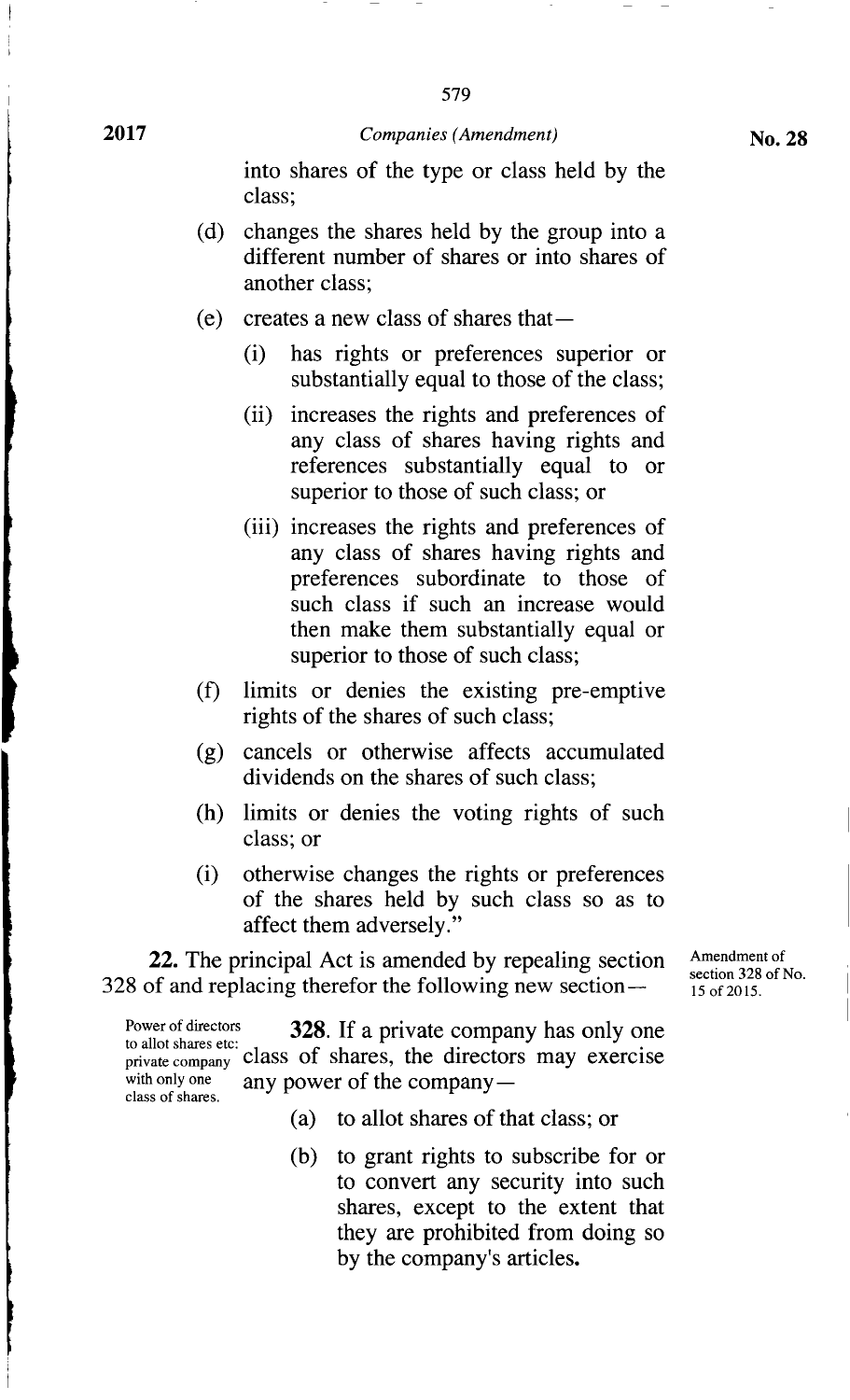No. 28

#### Companies (Amendment)

23. Section 329 of the principal Act is amended by deleting subsection (1) and substituting therefor the following new subsection-

"(1) The directors of a company may exercise <sup>a</sup> power of the company-

- (a) to allot shares in the company; or
- (b) to grant rights to subscribe for or to convert any security into shares in the company, only if they are authorised to do so by the company's articles or by a resolution of the company.

24.The principal Act is amended by repealing section 344.

25. Section 393 of the principal Act is amended in subsection  $(2)$  by –

- (a) deleting paragraph (a); and
- (b) in paragraph (b), deleting the words "if the company's articles contain no such provision".

26. Section 416 of the principal Act is amended by deleting subsection (2) and substituting therefor the following new subsection-

"(2) The directors shall issue a notice of a general meeting not later than twenty-eight days from the day on which a director first became aware of the fact referred to in subsection (1)."

27. The principal Act is amended by repealing section 441.

28. Section 442 of the principal Act is amended—

(a) by deleting subsection (2) and substituting therefor the following new subsection-

"(2) Subsection (1) does not prohibit a company from giving financial assistance for the acquisition of shares in it or its holding company if  $-$ 

- (a) the company's principal purpose in giving the assistance is not for the purpose of the acquisition; or
- (b) giving assistance for that purpose is only incidental to achieving some larger purpose

Amendment of section 329 of No. 15 of 2015.

Repeal of section  $344$  of No. 15 of 2015.

Amendment of section 393 of No. l5 of20l5.

Amendment of section 416 of No. 15 of 2015.

Repeal of section 441 ofNo. 15 of 2015.

Amendment of section 442 of No. 15 of 2015.

> I I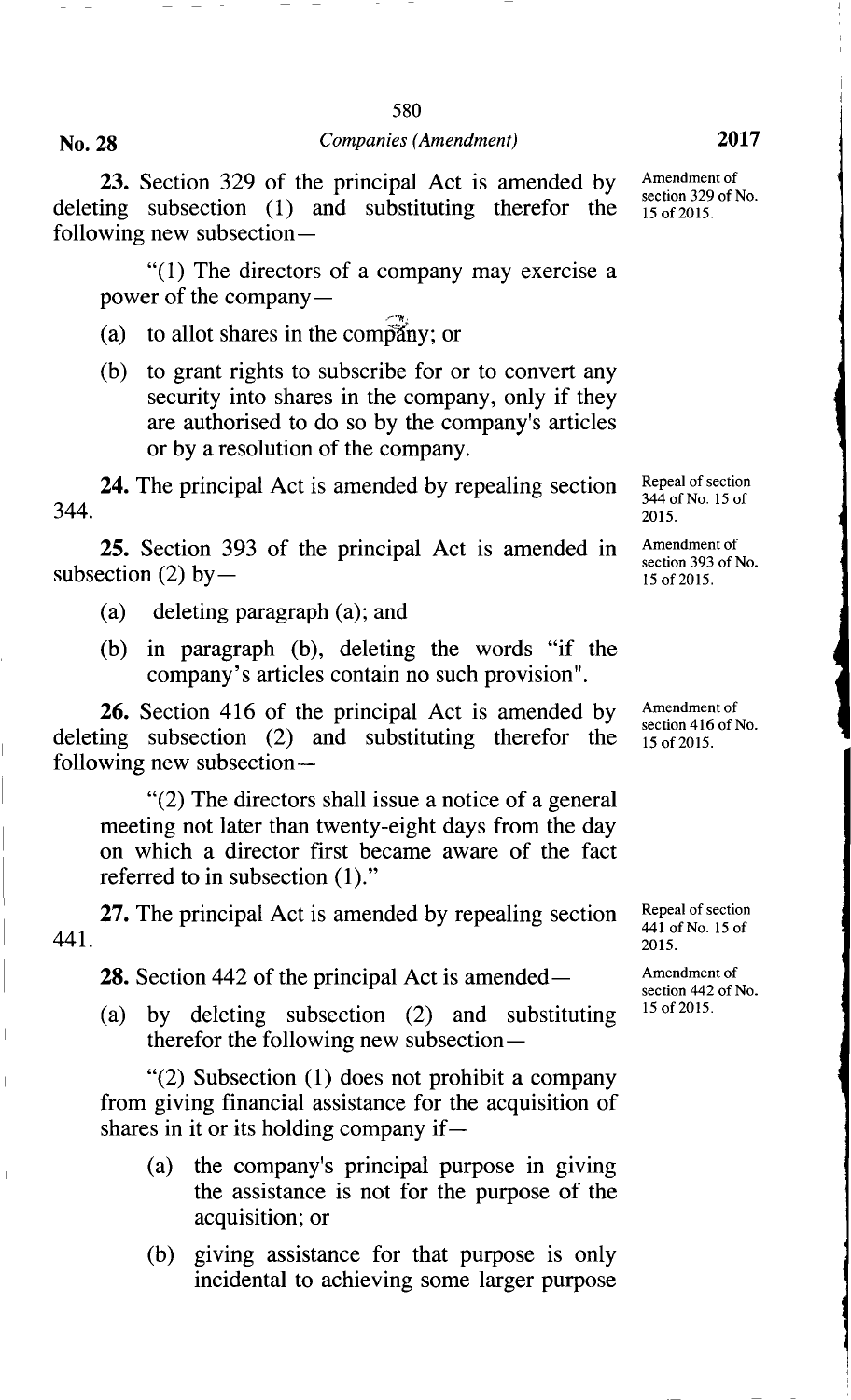581

of the company; and the assistance is given in good faith in the interests of the company."

- (b) by deleting subsection (3) and substituting therefor the following new subsection-
	- "(3) If  $-$
	- (a) a person has acquired shares in a company; and
	- (b) the person or another person has incurred <sup>a</sup> liability for the purpose of the acquisition;

neither the company nor any other company that is a subsidiary of the company may give financial assistance, either directly or indirectly, for the purpose of reducing or discharging the liability if, at the time the assistance is given, the company in which the shares were acquired is a public company."

(c) by deleting subsection (4) and substituting therefor the following new subsection -

"(4) Subsection (3) does not prohibit a company from giving financial assistance if—

- (a) the company's principal purpose in giving the assistance is not to reduce or discharge any liability incurred by a person for the purpose of the acquisition of shares in the company or its holding company; or
- (b) the reduction or discharge of any such liability is only incidental to achieving some larger purpose of the company, and the assistance is given in good faith in the interests of the company."

**29.** Section 443 of the principal Act is amended $-$ 

(a) by deleting subsection (2) and substituting therefor the following new subsection-

"(2) Subsection (l) does not prohibit a company from giving financial assistance for the acquisition of shares in its holding company if  $-$ 

(a) the company's principal purpose in giving the assistance is not for the purpose of the acquisition; or

Amendment of section 443 of No. 15 of 2015.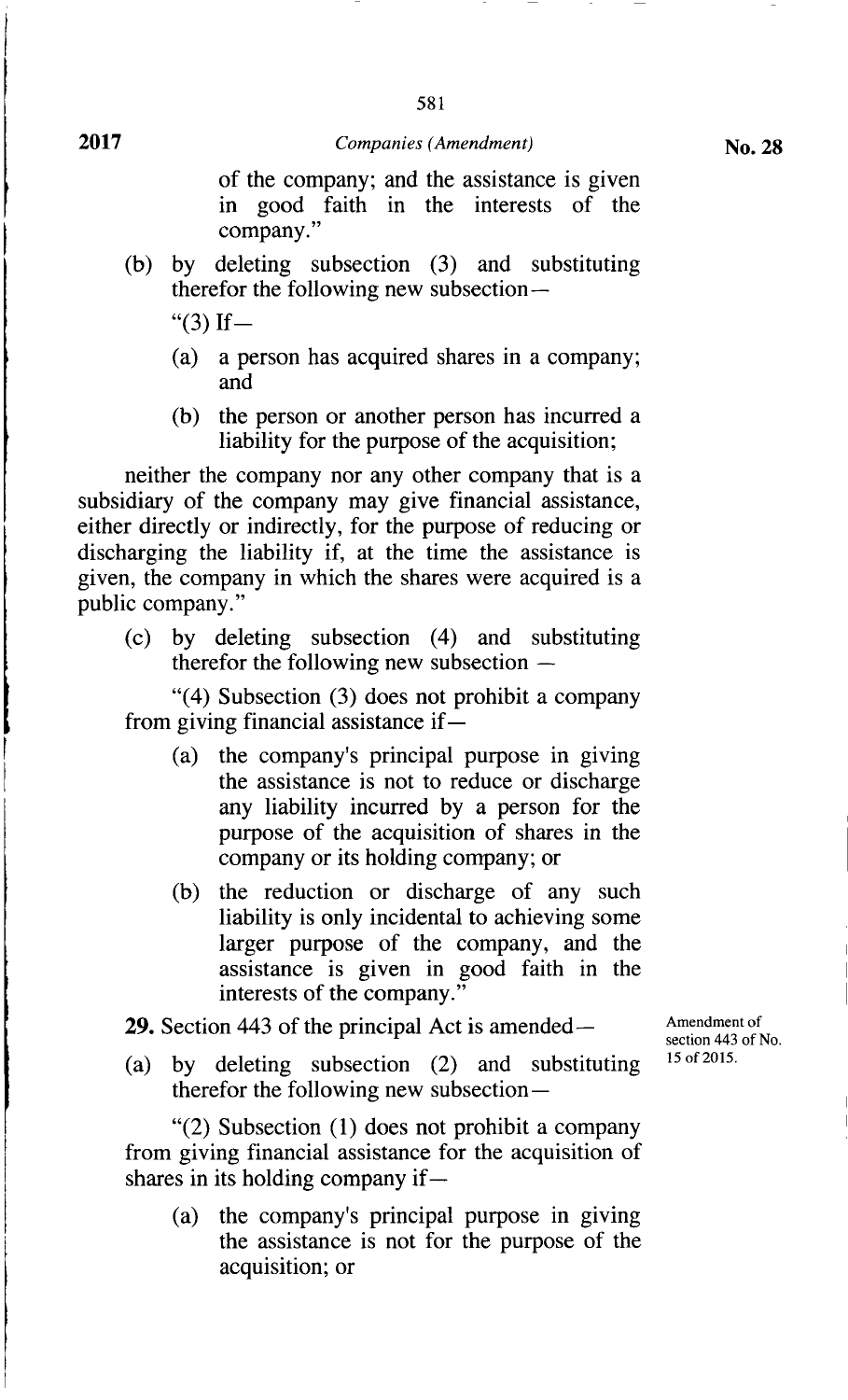- (b) giving assistance for that purpose is only incidental to achieving some larger purpose of the company, and the assistance is given<br>in good faith in the interests of the in good faith in the company."
- (b) by deleting subsection (3) and substituting therefor the following new subsection -
	- "(3) If  $-$
	- (a) a person has acquired shares in a private company; and
	- (b) the person or another person has incurred <sup>a</sup> liability for the purpose of the acquisition, a public company that is a subsidiary of the company shall not give financial assistance, either directly or indirectly, for the purpose of reducing or discharging the liability."
	- (c) by deleting subsection (4) and substituting therefor the following new sub section –

"(4) Subsection (3) does not prohibit <sup>a</sup> company from giving financial assistance if-

- (a) the company's principal purpose in giving the assistance is not to reduce or discharge any liability incurred by a person for the purpose of the acquisition of shares in the company or its holding company; or
- (b) the reduction or discharge of any such liability is only incidental to achieving some larger purpose of the company, and the assistance is given in good faith in the interests of the company."

30. Section 444 of the principal Act is amended in subsection (1) by deleting the expression "452(1) or (3) or 453 (1) or (3)" and substituting therefor the following expression "442(1) or (3) or 443 (1) or (3)".

31. Section 463 of the principal Act is amended by deleting paragraph (a) and substituting therefor the following new paragraph—

"(a) if section 458 applies, the shares are to be held and dealt with in accordance with Part XXI, but"

Amendment of section 444 of No. 15 of 2015.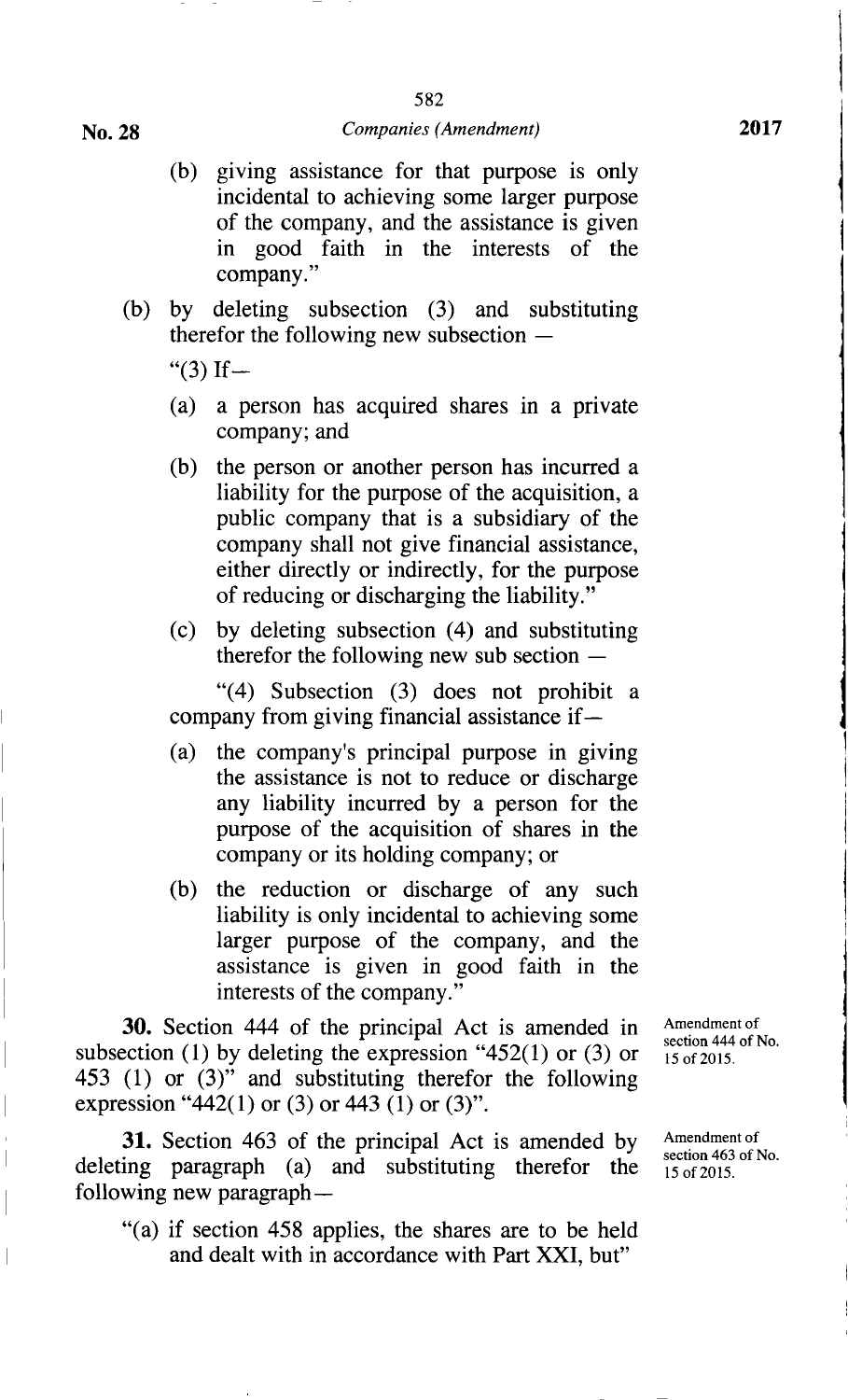32. Section 494 of the principal Act is amended in subsection (4) by deleting the expression "441" and substituting therefor the expression"443" appearing in paragraph (a) (i).

33. Section 511 of the principal Act is amended in subsection (1) by deleting the word "may" and substituting therefor the word "shall".

34. Section 539 of the principal Act is amended in subsection  $(2)$  by deleting paragraph  $(a)$ .

35. Section 549 of the principal Act is amended by deleting subsection (2).

36. Section 550 of the principal Act is amended by deleting subsection (2) and substituting therefor the following new subsection-

"(2) A company shall allow any person who makes a request to the company to inspect a report prepared in accordance with section 548 to do so."

37. Section 564 of the principal Act is amended in subsection (2) by deleting the definition of the word "spouse" and substituting therefore with the following new  $definition-$ 

"spouse" means a husband or wife."

38. Section 573 of the principal Act is amended by deleting subsection (2) and substituting therefor the following new subsection-

"(2) Except in so far as the regulations otherwise provide, a company shall ensure its register of debenture holders (if any) is kept open for inspection-

(a) at the registered office;

- (b) if the register is prepared at another office of the company (other than the registered office), a copy of the register may be kept at that other office; and
- (c) if the register is prepared by some other person on behalf of the company, a copy of the register may be kept at the office of that other person."

39. Section 626 of the principal Act is amended in subsection (2) -

Amendment of section 494 of No. 15 of 2015.

Amendment of section 511 of No.15 of 2015.

Amendment of section 539 of No.l5 of 2015.

Amendment of section 549 of No.15 of 2015.

Amendment of section 550 of No.15 of 2015.

Amendment of section 564 of No.15 of 2015.

Amendment of section 573 of No.15 of 2015.

Amendment of section 626 of No.15 of 2015.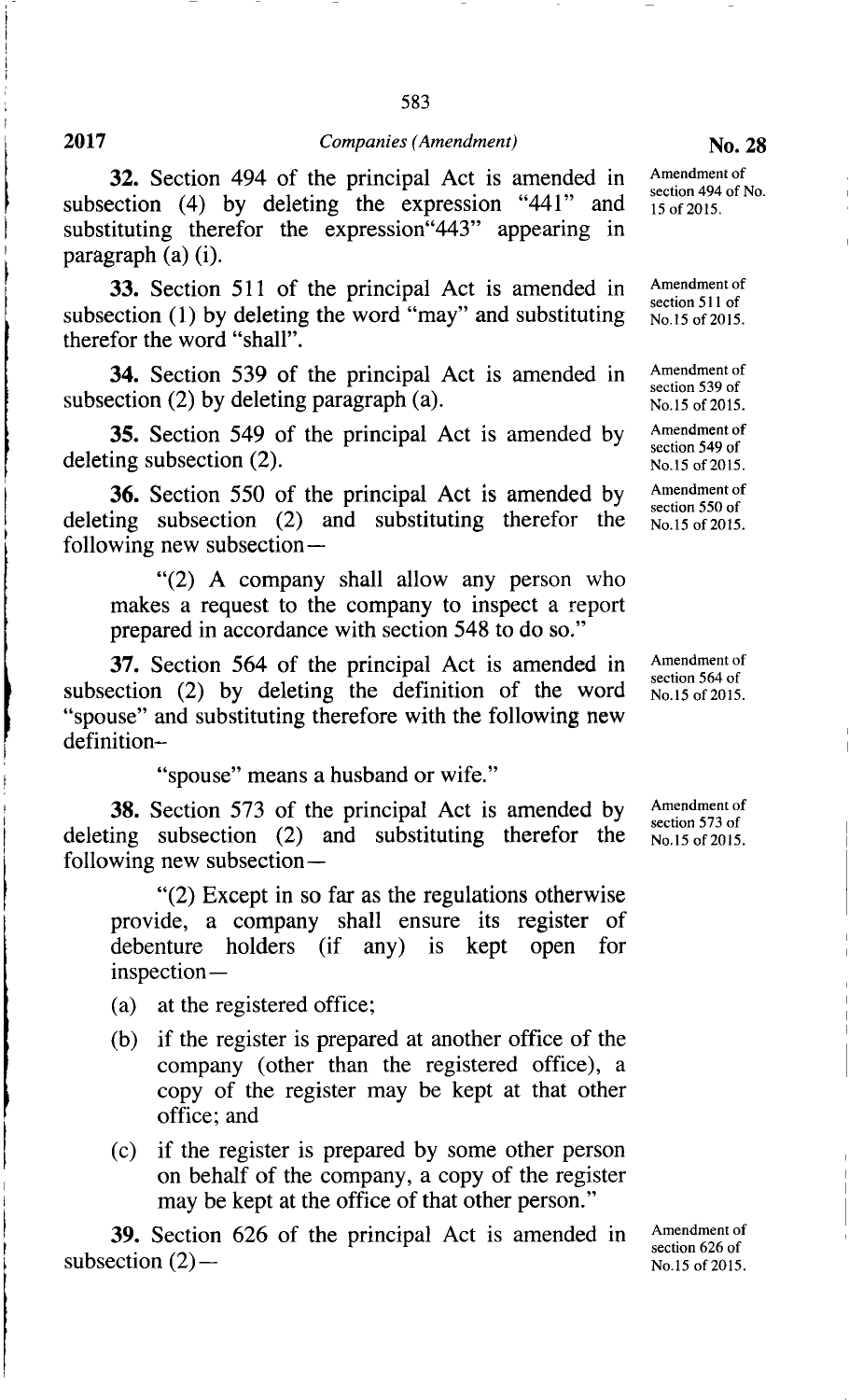- (a) in paragraph (b) by inserting the words "and the East Africa Community" immediately after the word "Kenya"; and
- (b) by deleting paragraph (c) and substituting therefor the following new paragraph-
	- "(c) a company and its subsidiaries, which carries on co-operative society activities, micro finance activities, trade in insurance market or banking activity."

40. Section 633 of the principal Act is amended by  $\frac{\text{Amendment of}}{\text{section }633 \text{ of}}$ deleting subsection (2) and substituting therefor the  $\frac{\text{secicond}}{\text{No.15 of 2015}}$ . following new subsection-

"(2) Unless otherwise prescribed in the articles or by any law, the accounting reference date is a date specified by an ordinary resolution."

41. Section 640 of the principal Act is amended in Amendment of section 640 of subsection (1) by inserting the words "or more" appearing  $N_{0.15 \text{ of } 2015}$ in paragraph (b) (ii) immediately after the word "percent".

42. Section 705 of the principal Act is amended in Amendment of section 705 of subsection (3) by inserting the following new paragraph  $\frac{\text{sec}(100)}{N_0.15 \text{ of } 2015}$ . immediately after paragraph  $(b)$  —

" (c) is signed by a director or the secretary."

43. Section 717 of the principal Act is amended in Amendment of section 717 of subsection (1) by deleting the words "reasonably resolve  $N_{0.15 \text{ of } 2015}$ . otherwise on the ground" and substitute therefor with the word "resolve".

44. Section 718 of the principal Act is amended —  $\frac{\text{Amendment of } }{2(6)}$ <br>(a) in subsection (1) by deleting the words "Cebinet  $\frac{\text{No.15 of 2015}}{10}$ 

- (a) in subsection  $(1)$  by deleting the words "Cabinet" Secretary" and substituting therefor the word "Registrar"; and
- (b) in subsection (2) by deleting the word "Cabinet Secretary" and substituting therefor the word "Registrar".

45. Section 724 of the principal Act is amended in Amendment of section 724 of subsection (3) by deleting the words "Cabinet Secretary"  $N_{0.15 \text{ of } 2015}$ . wherever they appear and substituting therefor the word "Registrar".

 $\|$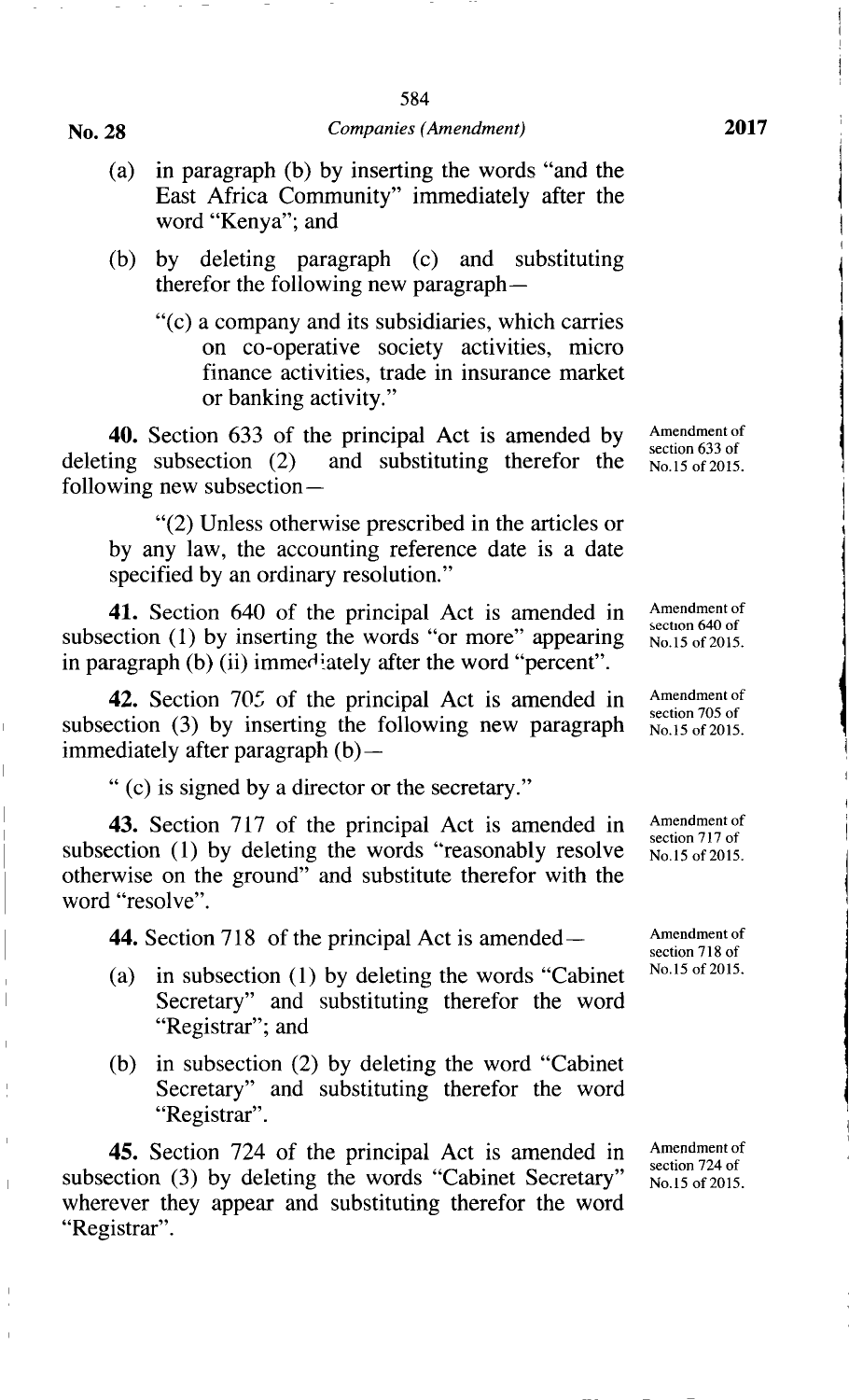46. Section 774 of the principal Act is amended in Amendment of section 774 of subsection (1) by deleting paragraph (d).  $N_{0.15 \text{ of } 2015}$ .

47. Section 790 of the principal Act is amended in Amendment of section 790 of No. subsection (1) by deleting the expression "877(1)" and  $^{15}$  section 790 substituting therefor the expression "786 and  $787(1)$ ".

**48.** Section 807 of the principal Act is amended in  $\frac{\text{Amendment of}}{\text{section 807 of No.}}$ subsection (1) by deleting the expression "802" and  $^{15}_{15}$  of 2015. substituting therefor the expression "806".

49. Section 815 of the principal Act is amended in  $\frac{\text{Amendment of}}{\text{section }815 \text{ of No.}}$ subsection (8) by deleting the expression "818 and  $834$ "  $\frac{15 \text{ of } 2015}{15 \text{ of } 2015}$ . immediately after the word "sections" and substituting therefor the following new expression "816".

50. Section 821 of the principal Act is amended in  $\frac{\text{Amendment of}}{\text{section } 821 \text{ of No.}}$ subsection (2) by deleting the expression "805" and  $\frac{\text{secum } 15}{15 \text{ of } 2015}$ . substituting therefor the expression "806".

**51.** The principal Act is amended by repealing Part  $\frac{\text{Repeal of Part}}{\text{XXXVI of No. 15}}$  $\frac{1}{2}$  XXXVI of No. 15

52. Section 974 of the principal Act is amended in  $\frac{\text{Amendment of}}{\text{section } 974 \text{ of No.}}$ subsection (5) by deleting the words "certificate of  $\frac{\text{section 974}}{15 \text{ of }2015}$ registration" and substituting therefor the words "certificate of compliance".

53. Section 975 of the principal Act is amended —

- (a) in subsection  $(4)$  by deleting the words "certificate of registration" and substituting therefor the words "certificate of compliance" appearing in paragraph (b); and
- (b) in subsection (5) by deleting the words "certificate of registration" and substituting therefor the words "certificate of compliance".

54 Section 978 of the principal Act is amended in the Amendment of section 978 of No. marginal note by deleting the words "certificate of  $^{15}$   $^{15}$   $^{16}$   $^{2015}$ " registration" and substituting therefor the words "certificate of compliance".

**55.** Section 997 of the principal Act is amended—<br>
(a) in the marginal pote by deleting the expression  $\frac{15 \text{ of } 2015}{15 \text{ of } 2015}$ .

 $(a)$  in the marginal note by deleting the expression "1010" and substituting therefor the expression "996":

Amendment of<br>section 975 of No.<br>15 of 2015.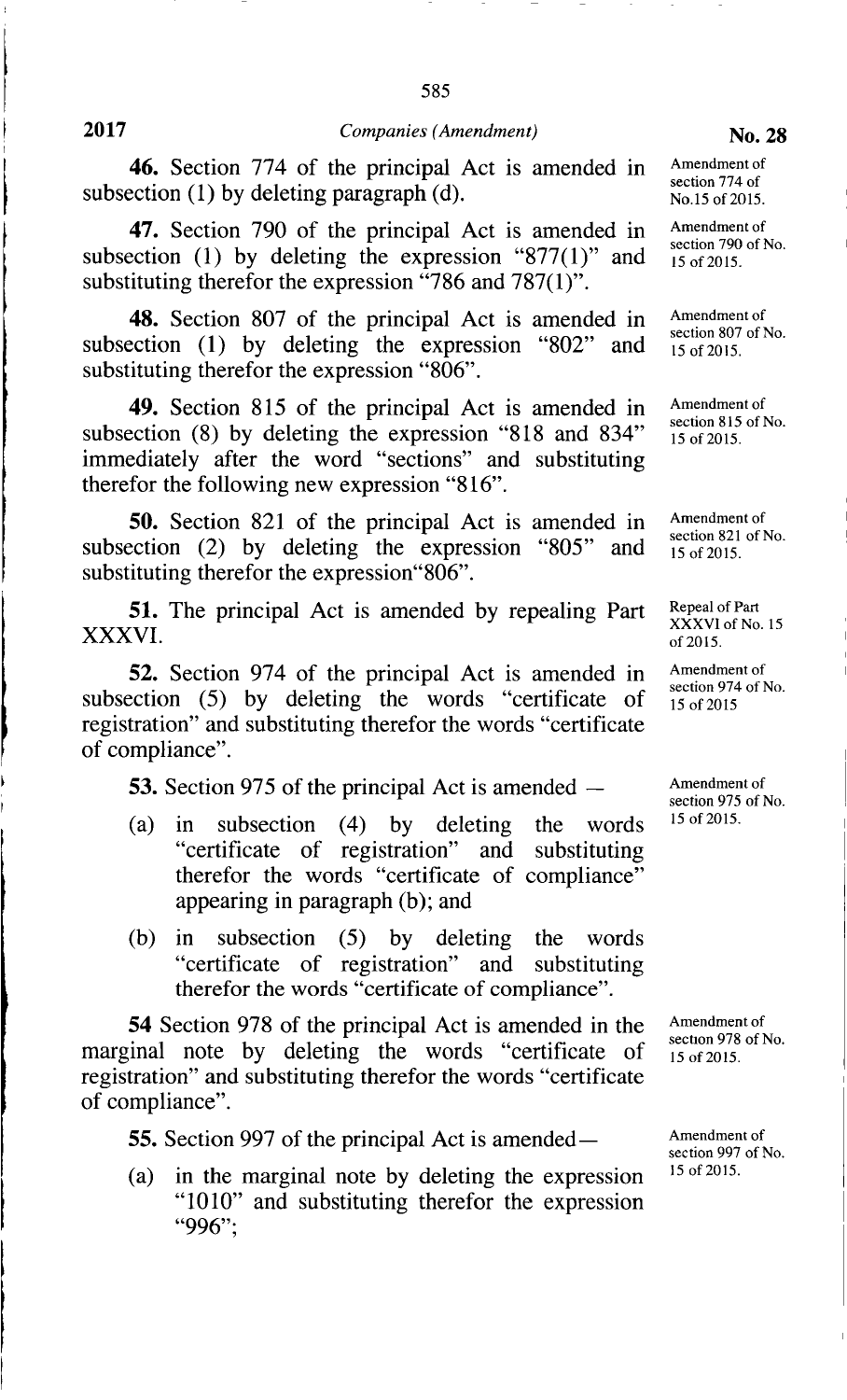#### No. 28 Companies (Amendment) <sup>2017</sup>

- - (b) by deleting subsection  $(1)$ ; and
	- (c) in subsection (3) by deleting the expression "995" and substituting therefor the expression "996".

**56.** Section 1017 of the principal Act is amended by  $\frac{\text{Amendment of}}{\text{section 1017}}$ deleting the expression "1101" and substituting therefor the  $\frac{\text{section 1017 of}}{\text{No } 15 \text{ of } 2015.}$ expression "1021".

57. Section 1024 of the principal Act is amended in Amendment of section 1024 of subsection (7) by deleting the expression "1025" and  $N_{0.15 \text{ of }2015}$ . substituting therefor the expression "1026".

58. Section 1026 of the principal Act is amended by Amendment of section 1026 of deleting the subsection (3).  $\frac{3.15 \text{ of } 2015}{10.15 \text{ of } 2015}$ 

59. The Sixth Schedule of the principal Act is Amendment of amended in paragraph 65 by deleting the words "certificate Schedule of No amended in paragraph 65 by deleting the words "certificate Schedule of No.<br>of registration" and substituting therefor the words <sup>15 of 2015.</sup> "certificate of compliance".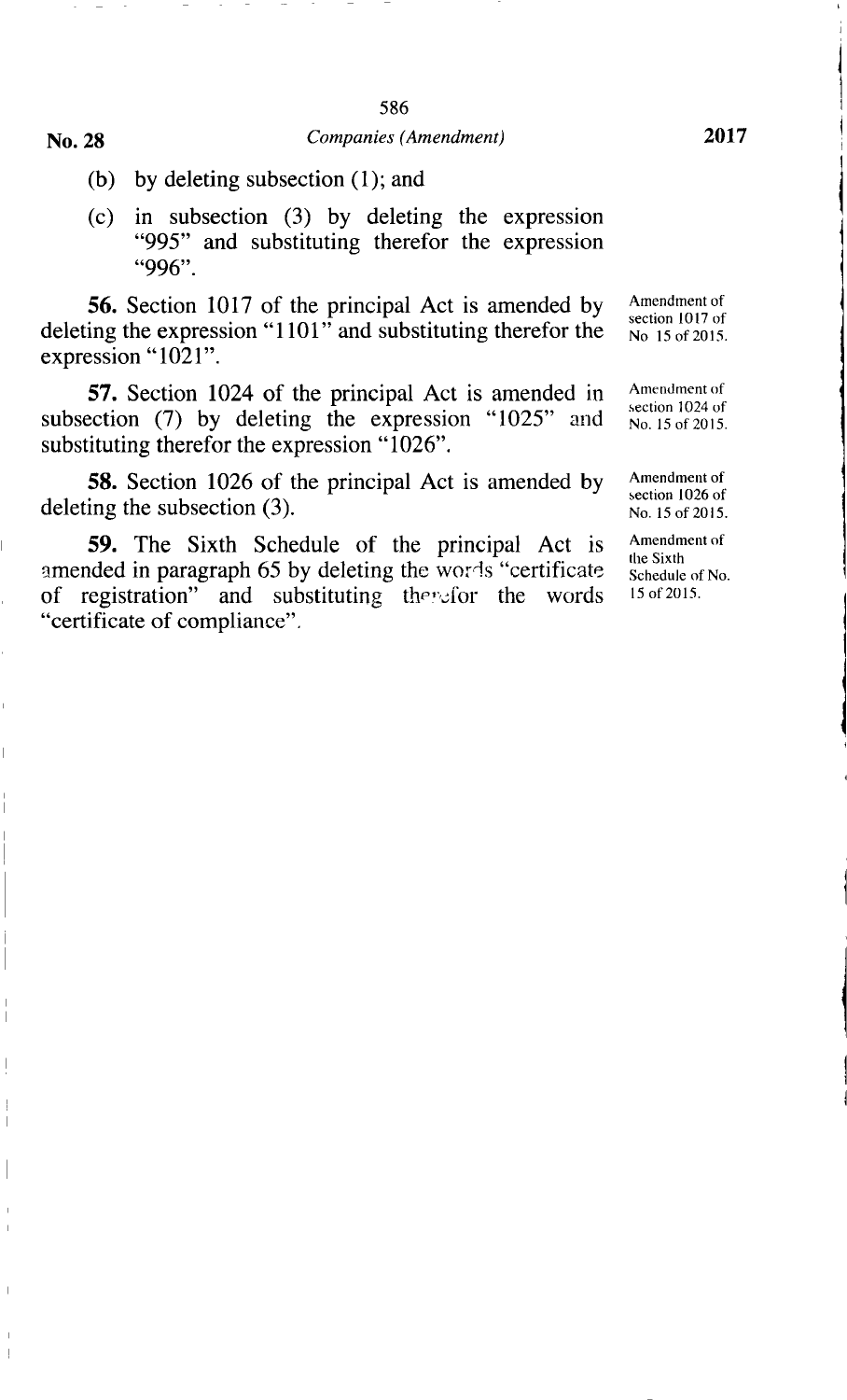